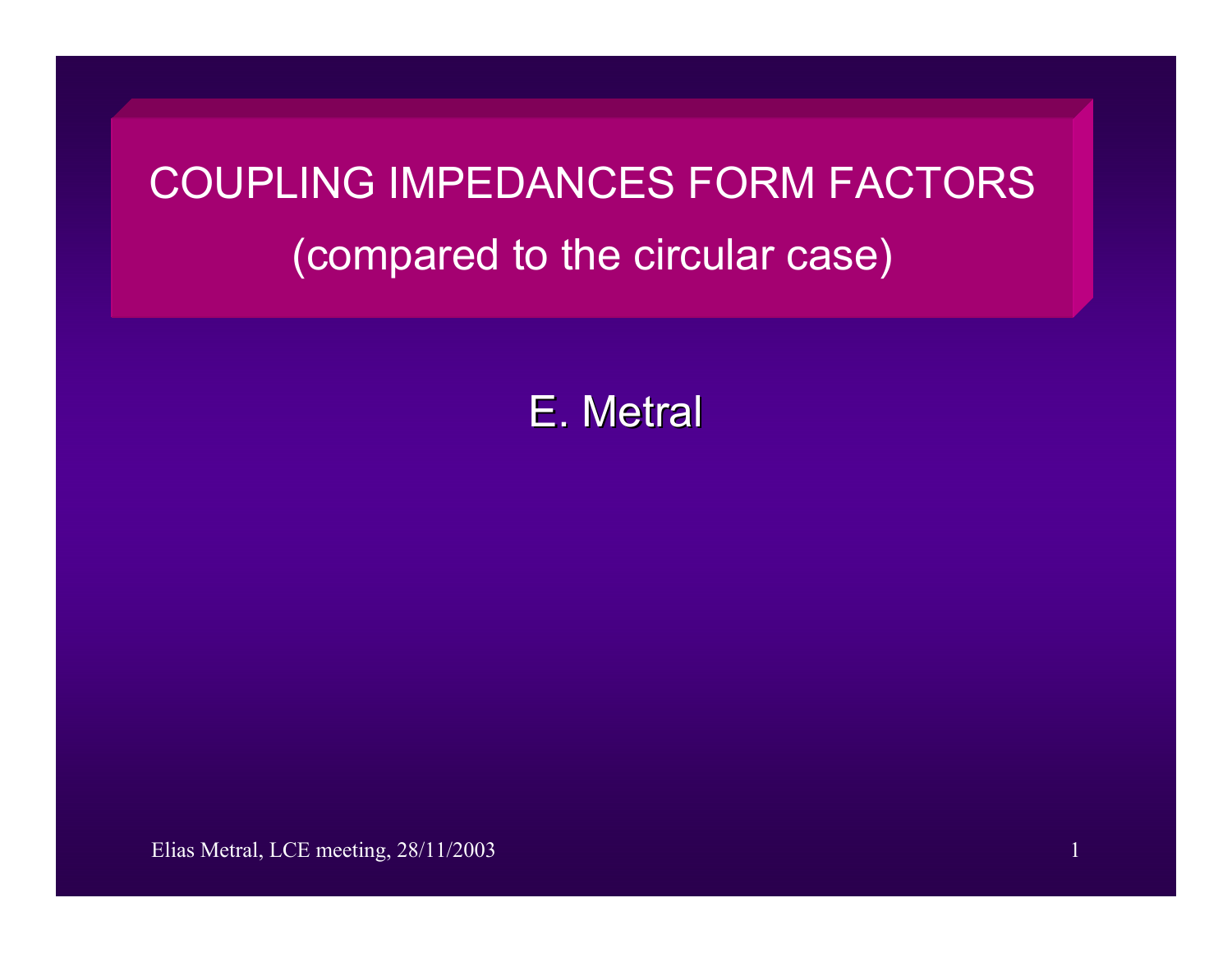**From CAS CERN 95-06 Wake fields and Impedance (p. 331) L. Palumbo, V.G. Vaccaro and M. Zobov**

**Extension to the elliptical pipe (in the ultra-relativistic limit) :**

**(1) L. Palumbo, V.G. Vaccaro, "Coupling Impedance Between Circular Beam and a Lossy Vacuum Chamber in Particle Accelerators", Il Nuovo Cimento Vol. 89 (1985).** 

**Extension to the general pipe (in the ultra-relativistic limit) :**

**(2) R.L. Gluckstern, J. van Zeijts, B. Zotter, "Coupling Impedance of Beam Pipes of General Cross Section", CERN SL/AP 92-25 (1992).** 

**(3) K. Yokoya, "Resistive Wall Impedance of Beam Pipes of General Cross Section", KEK preprints 93-196 (1993).**

Elias Metral, LCE meeting, 28/11/2003 2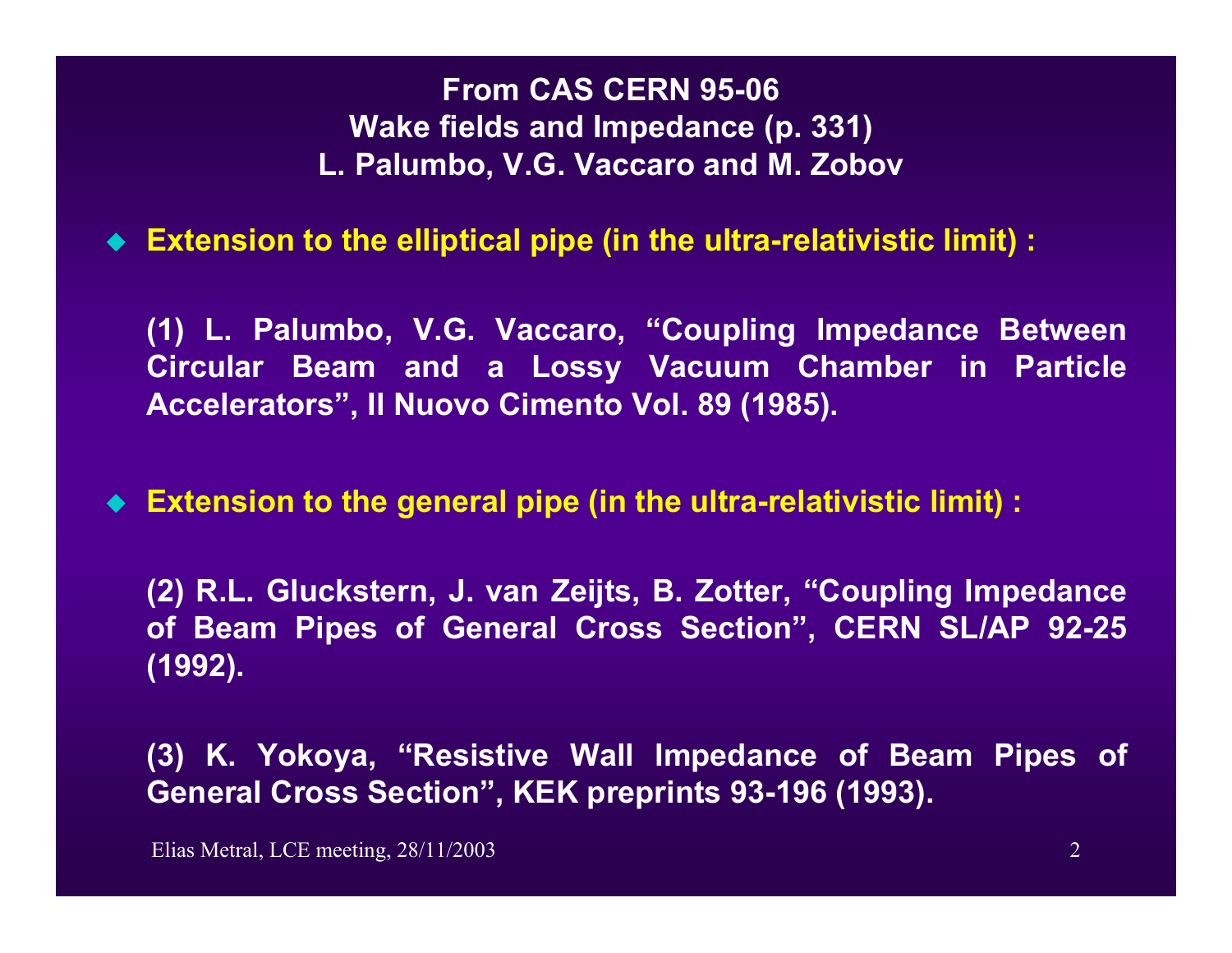

Elias Metral, LCE meeting, 28/11/2003 3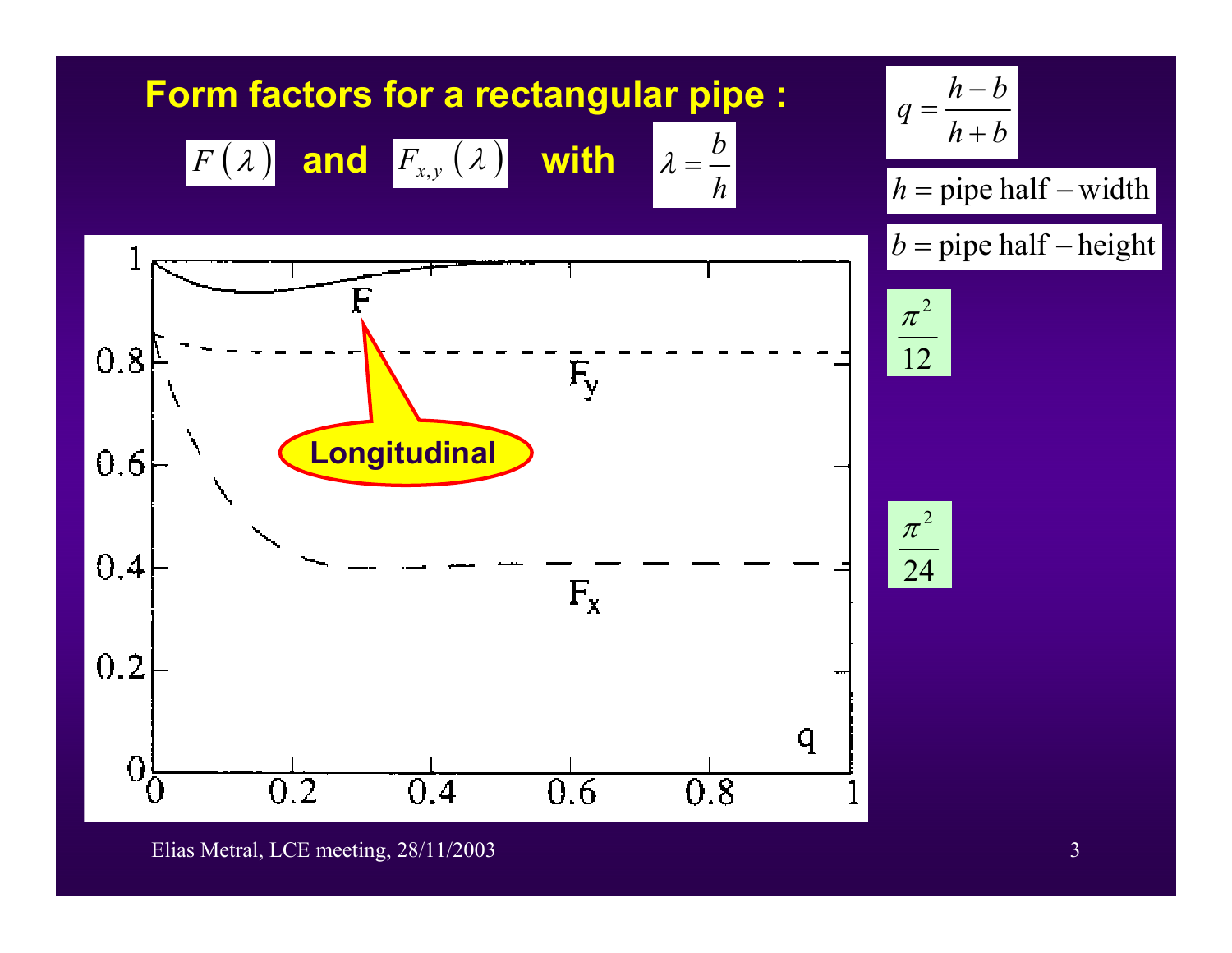## **Form factors for an elliptical pipe :**





Elias Metral, LCE meeting, 28/11/2003 4